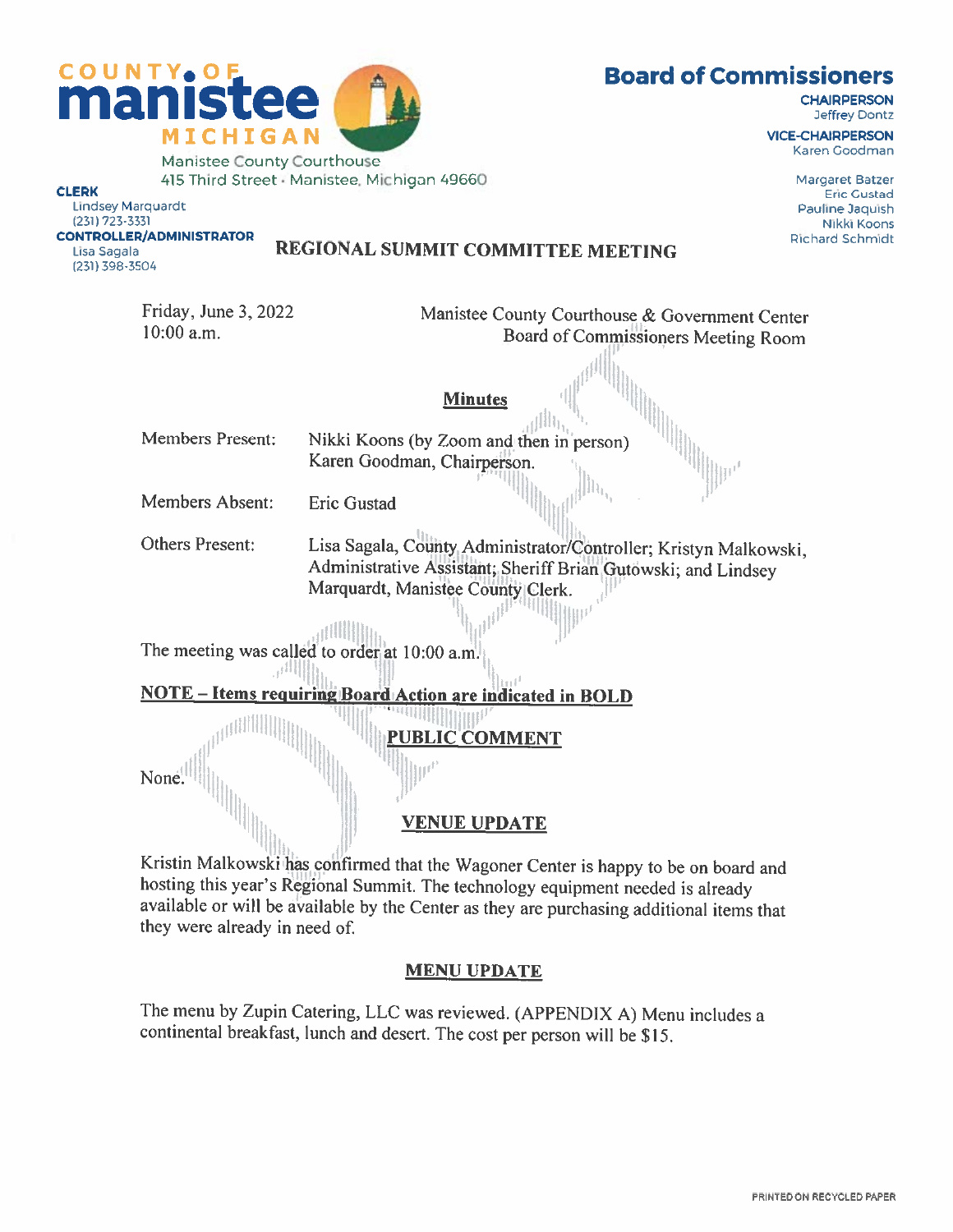### TOPIC DISCUSSION

Topics of Discussion were reviewed, along with the timeline of the agenda for the Summit. (APPENDIX B) The morning will consist of <sup>a</sup> panel discussion of economic development. Representatives from the County Land Bank. City of Manistee. Manistee Area Chamber of Commerce, Housing North/Housing Commission and Parks and Recreation will present information and field questions. The morning will end with <sup>a</sup> presentation with Mark Fedder from the Manistee Flistorical Museum if Mr. Fedder is able to present at that time. The afternoon will consist of discussions on mental health. Presenters will include the Sheriff, City Chief of Police, the Truancy Officer, ISD representative and various mental health professionals to address on ever growing mental health crisis.

### **OTHER ITEMS FROM COMMITTEE MEMBE**

The meeting was adjourned at the Call of the Chair at 10:46 a.m.

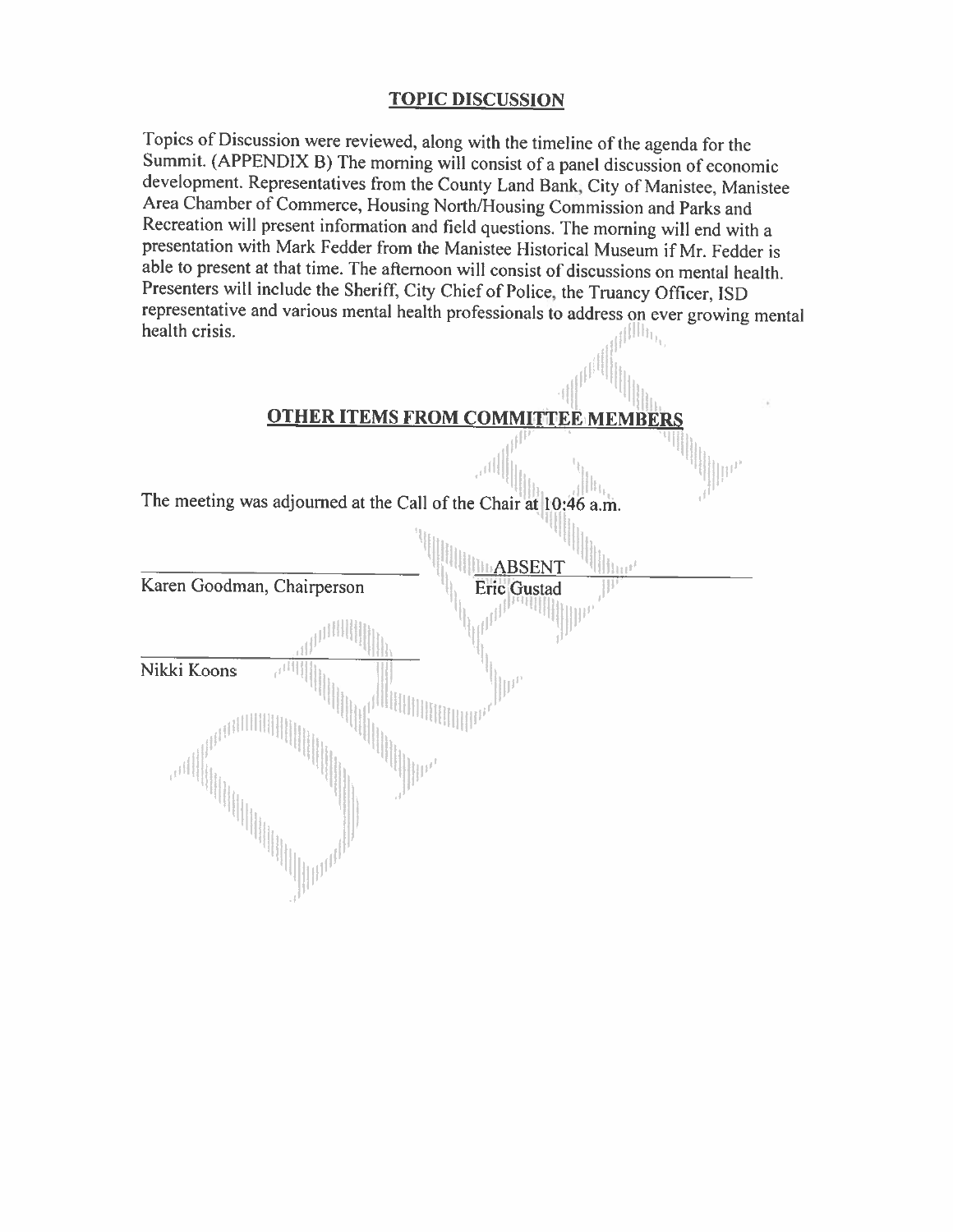# Manistee County Summit September 29, 2022

Zupin Catering, LLC 308 Piney Rd. Manistee 231.723.8683 Cost per Person: \$15.00 (Plates, silverware, cups, napkins & bowls included)

### CONTIENTAL BREAKFAST

 $\langle \phi(t) \rangle$ 

- Assorted Doughnuts
- Assorted Beads
- Assorted Yogurts
- $\blacksquare$  Assorted Granola Bars
- Assorted Pastries
- Assorted Fresh Fruit
- Juices: Orange, Apple, Cranberry,
- Coffee: Regular and Decal

### LUNCH MENU

- Broccoli Cheddar Soup
- Autumn Soup
- Croissants with Chicken Salad
- Ham & Cheese and Turkey & Cheese on Hawaiian Rolls
- Garden Salad with Assorted toppings
- Assorted Potato Chips
- Lemonade

### Dessert

- Banana Cake
- Carrot Cake
- Brownies